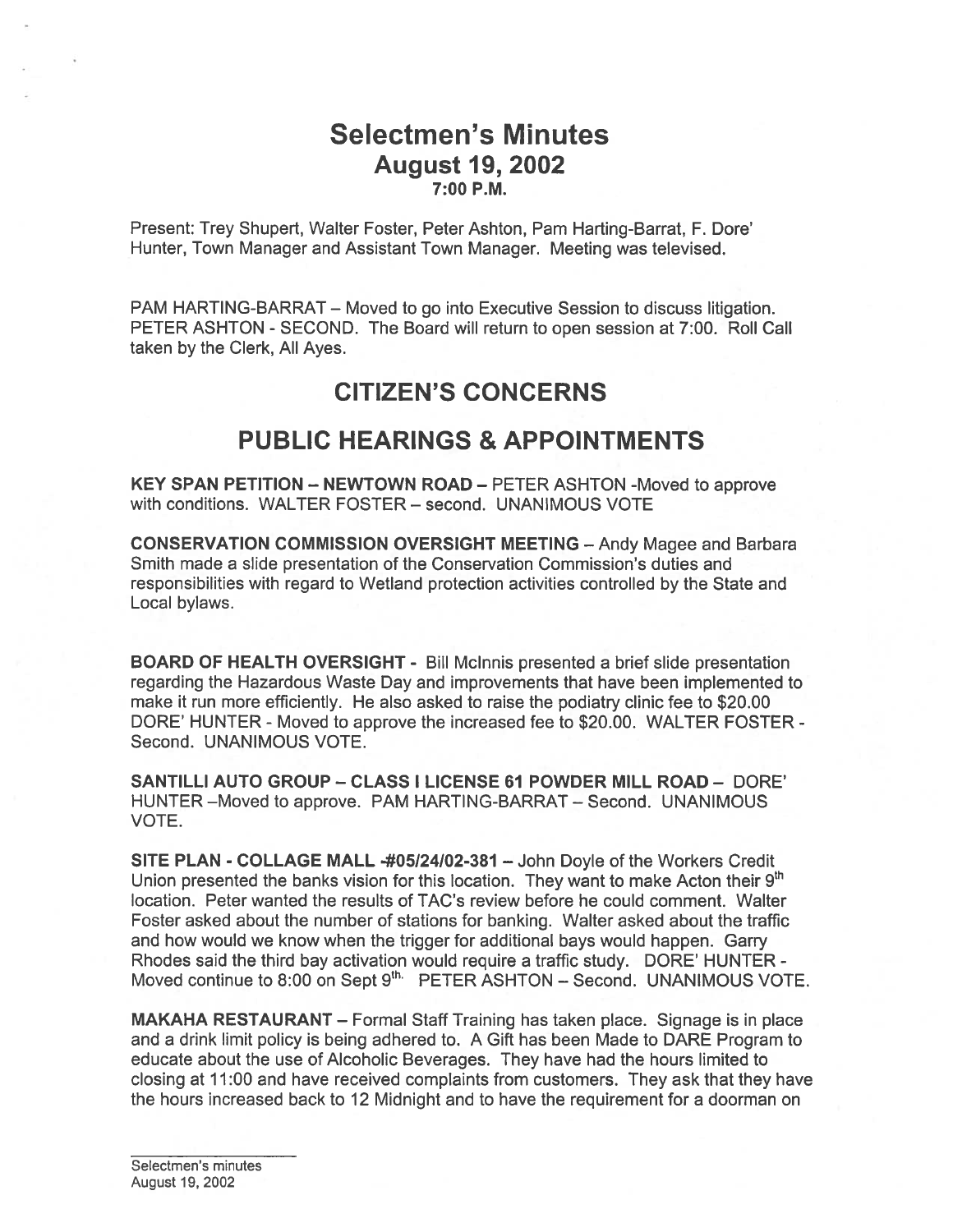Thursday evenings ended. No Trespassing policy has worked. They have asked the clients not to come back. They spoke about the notices from the District Attorney.

Chief Widmayer has been in contact with the DA. They have had no problems. The Chief will continue to review the operation. He does not think that there are any more letters from the District Attorney's Office. However, that office is backlogged and that is why the notices arrive much after the offence. They need to wait until the party goes to court and is convicted before the letters can go out.

DORE' HUNTER - Moved to reinstate the hours and to eliminate the doorman on Thursday evenings. PETER ASHTON — Second. UNANIMOUS VOTE.

Mr. Deimert and Mr. Cheng were thanked by the board for their efforts to turn the difficult situation around. And hoped that the Board would not have to take any further action in the future.

GLENN BERGER — Now that the Bridge and sewer issues have been resolved, Mr. Berger wants to renovate and revitalize his property. However, he needs parking spaces and asked the Board to let him use the train station in the evening and to buy or lease the lot the Town owns across the street from his building. Trey believes that in order to enter into <sup>a</sup> lease it would have to go before Town meeting. He spoke about the lot on the other side, do we sell or lease. Glenn gave <sup>a</sup> presentation on his <sup>p</sup>lans for the Building and parking.

Dore' did not want to enter into <sup>a</sup> lease he said it is for train ridership. He did not see how we could use that lot.

John Murray noted we would have to go out to bid if we were <sup>p</sup>lanning leasing town property.

The Board asked Glenn to look further in that area and noted the body shop lot as well as the building with the hairdresser and Indian clothing sales for possible spaces.

The Board said that they support his <sup>p</sup>lan conceptually. They asked him to have neighborhood meetings and to get the support of the South Acton residents.

### SELECTMEN'S BUSINESS

LRTA/MBTA -Dore' noted that he felt it has been rescinded. Don Johnson will followup. Trey asked the Town Manager to work with staff to do what it takes reduce the fee.

WARRANT FOR THE SEPTEMBER <sup>17</sup> PRIMARY- The Board signed the paperwork for the Town Clerk.

SPECIAL TOWN MEETING ARTICLE REQUEST— PETER ASHTON — Moved to approve the request of the ACHC for Article <sup>p</sup>lacement on the upcoming Special and to denote this article as Article 2. PAM HARTING-BARRAT- Second. UNANIMOUS VOTE.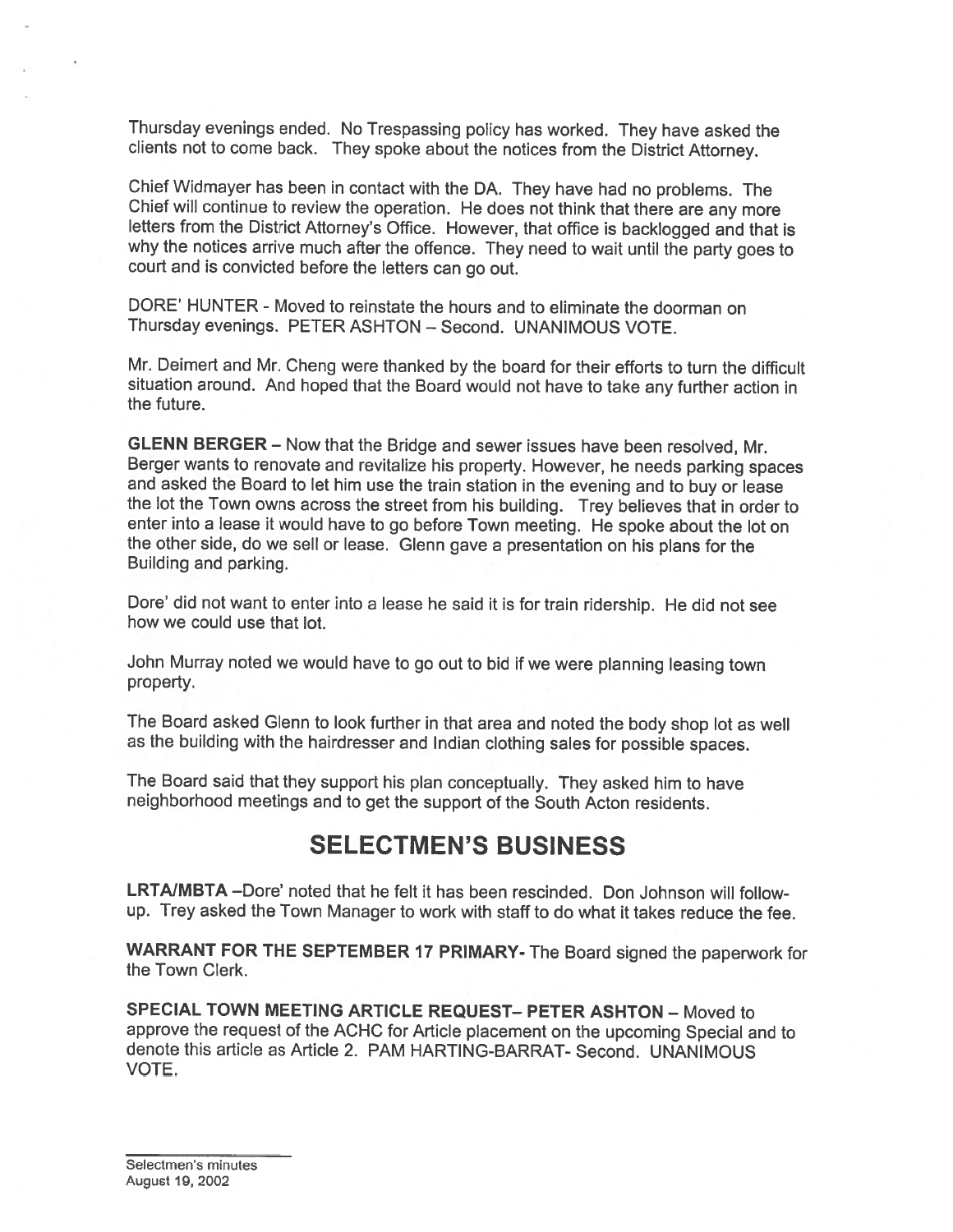OUTDOOR LIGHTING ADVISORY COMMITTEE- WALTER FOSTER — Moved to appoint Mr. Green and Fiensten. PAM HARTING-BARRAT — Second. UNANIMOUS VOTE.

STREET DETERMINATION FEE- DORE' HUNTER — Moved to approve the street determination fee as outlined by the Town Planner. WALTER FOSTER — Second. UNANIMOUS VOTE.

#### COMMITTEE APPOINTMENTS-

PETER ASHTON — Moved to appoint Susan Miller and Lester Goodridge as Regular members of the Board of Assessors. PAM HARTING-BARRAT - Second. UNANIMOUS VOTE.

PETER ASHTON — Moved to appoint Susan Phoenix and Scott Parent as full members of the Conservation Commission with <sup>a</sup> term to expire 6/30/05 and to appoint Michael Eder as an Associate of the Cons Com with a term to expire 6/30/03. PAM HARTING-BARRAT — Second. UNANIMOUS VOTE.

CPA SUMMARY- Walter has drafted the summary and Dore' made several additions and comments. PETER ASHTON - Moved to approve subject to legal counsel review. DORE' HUNTER — Second. UNANIMOUS VOTE.

MINUTEMAN SCHOOL COMMITTEE- DORE' HUNTER- Moved to approve the acceptance of the additional funds in the amount of \$8,650 for Minuteman Regional High School. PETER ASHTON. Second. UNANIMOUS VOTE.

## SEWER COMMISSIONERS REPORT

#### SETTING AUGUST'S O&M SEWER RATE -

John Murray and Steve Barrett said that we need to set it at <sup>2</sup> cents per gallon for August. PETER ASHTON - Moved to set rate at 2 cents per gallon with the residential rate to 1 cent.

#### OTHER BUSINESS

Put the Town Manager's raise discussion on next agenda

Agenda item on roadside displays at the next meeting.

ALG meeting — They will be discussing the need for an Override. ALG said that there is no way to avoid the Override. School has begun to review their budget.

# CONSENT AGENDA

No Consent Items

## TOWN MANAGER'S REPORT

Don spoke about the software RFP. Staff has worked hard to prepare this and will continue to follow up on this issue.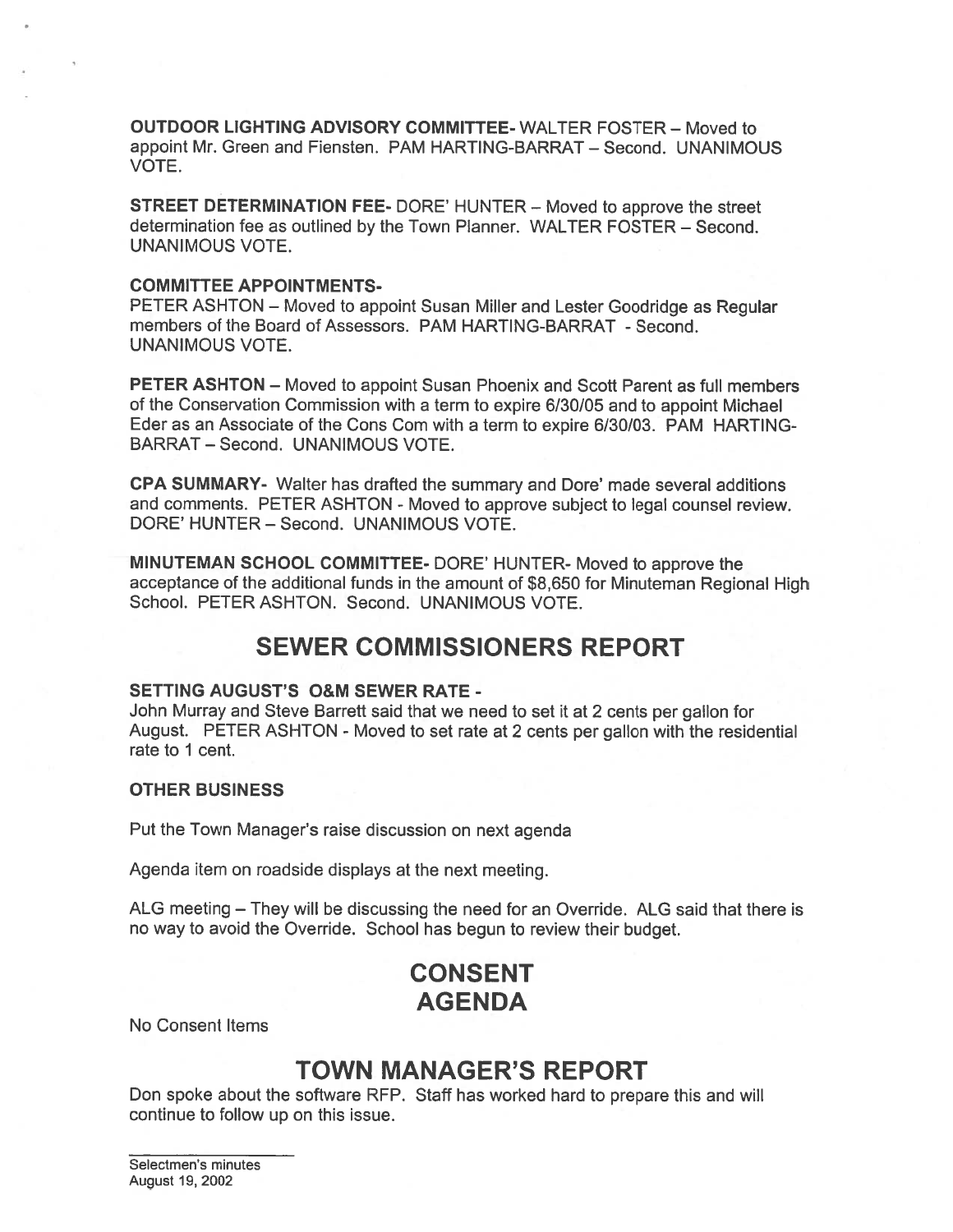Don and Peter discussed plans for a service for Sept. 11<sup>th.</sup> PAM HARTING-BARRAT – Moved to take action to have service and plaque/Memorial stone on the Common. WALTER – FOSTER – Second. UNANIMOUS VOTE. Staff was asked to include the HDC in this activity.

:ijz ri tine Joyce .) Clerk Recording Clerk '7 /L3 '-\_

Lanal Daťe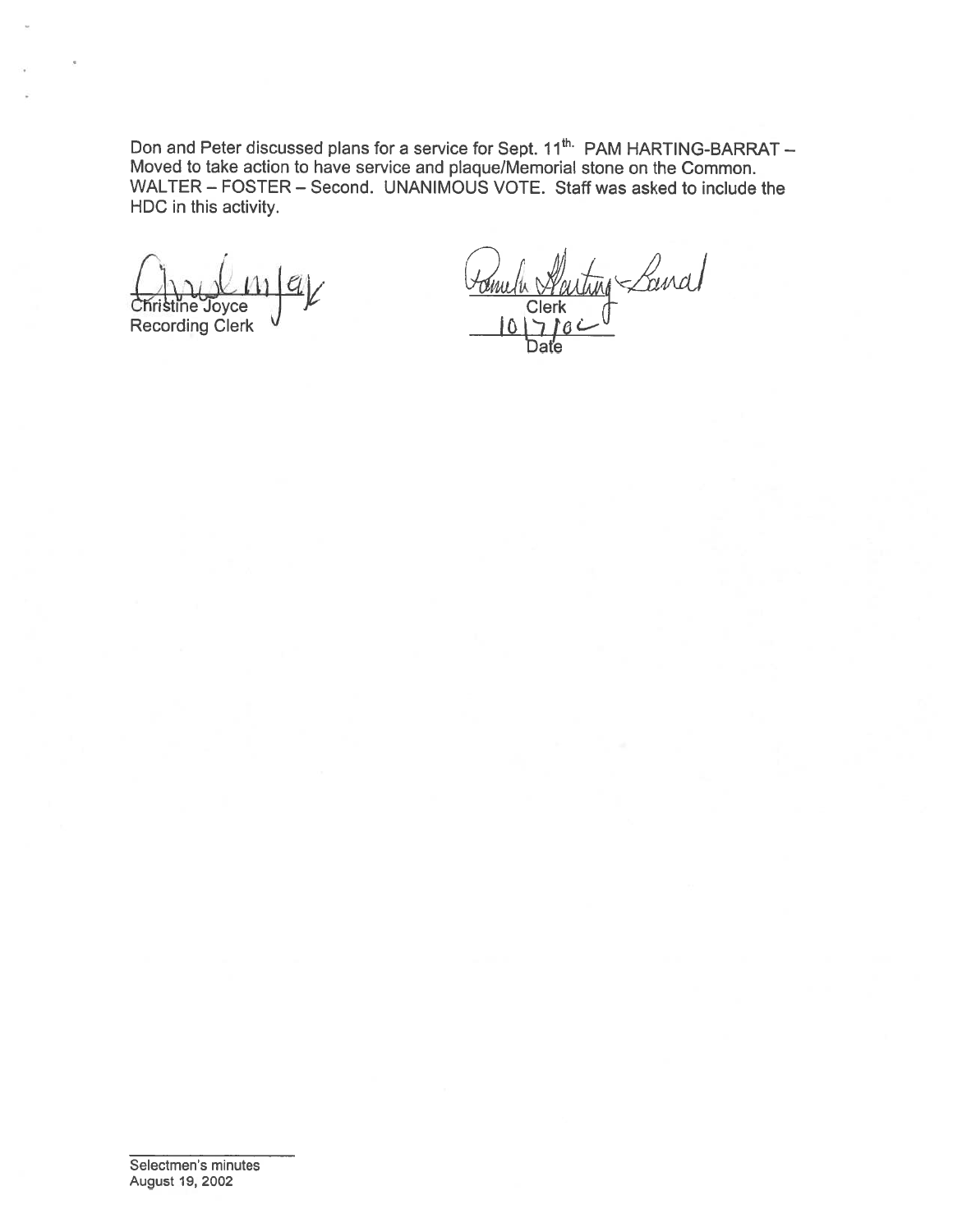August 16, 2002

TO: Board of Selectmen, Sewer Commissioners

FROM: Trey Shupert, Chairman

SUBJECT: Selectmen and Sewer Commissioners Report

## THERE WILL BE AN EXECUTIVE SESSION AT 6:15 P.M. WHICH WILL ADJOURN INTO THE REGULARLY SCHEDULED OPEN MEETING.

## AUGUST 19, 2002 MEETING BEGINS AT 7:00 P.M.

- 1. CITIZEN'S CONCERNS
- II. PUBLIC HEARINGS & APPOINTMENTS
- 1. 7:05 KEY SPAN PETITION— NEWTOWN ROAD Enclosed <sup>p</sup>lease find the Petition and staff comment for board review.
- 3. 7:30 CONSERVATION COMMISSION OVERSIGHT MEETING
- 4. 7:45 BOARD OF HEALTH OVERSIGHT MEETING
- 5. 8:15 SANTILLI AUTO GROUP, CLASS <sup>I</sup> LICENSE Enclosed <sup>p</sup>lease find an application and staff comment for the issuance of <sup>a</sup> Class I auto dealers license at 61 Powder Mill Road for Board action.
- 6. 8:30 SITE PLAN COLLAGE MALL Site Plan # 05-24-02-381 Continuation from July 15<sup>th</sup> meeting.
- 7. 8:45 MAKAHA RESTAURANT CONTINUATION Enclosed please find materials from the last hearing for review.
- 8. 9:00 GLENN BERGER Mr. Berger will be present to discuss parking issues at Exchange Hall.

### III. SELECTMEN'S BUSINESS

9. LRTA/MBTA – Chairman Shupert wishes to discuss the enclosed materials.

10. SAMPLE WARRANT FOR THE SEPTEMBER 17 PRIMARY — The Town Clerk asks for Board signatures on the proposed Warrant for the September <sup>17</sup> Primary.

11. SPECIAL TOWN MEETING. Enclosed <sup>p</sup>lease find <sup>a</sup> request to reopen the Special Town Meeting to include an article regarding the reuse of the Towne Building.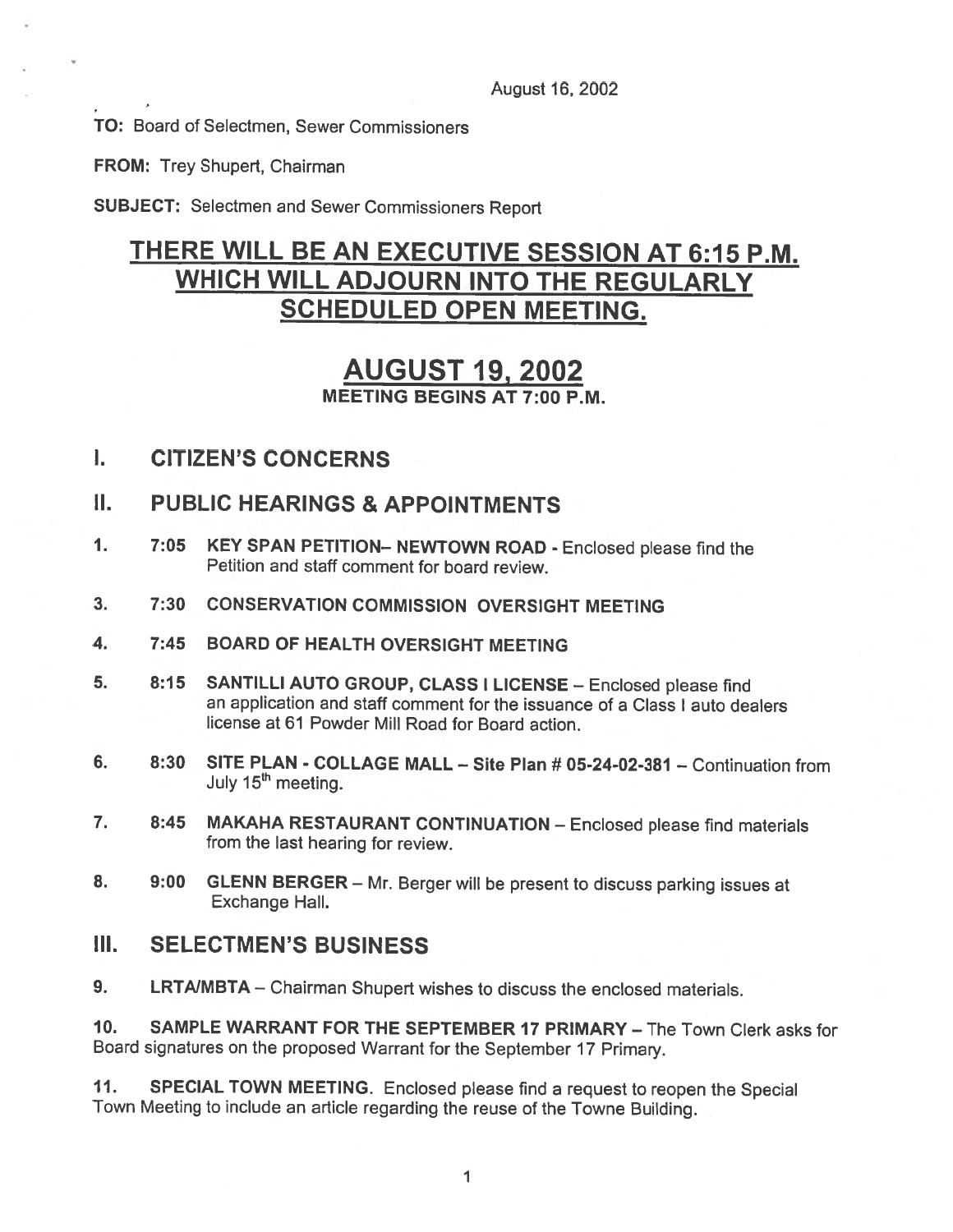12. OUTDOOR LIGHTING ADVISORY COMMITTEE APPOINTMENTS — Enclosed <sup>p</sup>lease find two additional applications, Mr. Gary Green and Mr. Steven Feinstein, for Board review for appointment to the Outdoor Lighting Advisory Committee

13. STREET DETERMINATION FEE - The Town Planner is requesting the adoption of a Filing fee of \$2,500.00 for street determination as outlined in section 1.3.16 of the Zoning Bylaw.

14. COMMITTEE APPOINTMENTS —Enclosed <sup>p</sup>lease find memorandum from staff regarding several outstanding appointments for Board review.

15. APPROVAL OF CPA SUMMARY — The Board will need to approve the summary for the CPA Question the November Ballot.

16. MINUTEMAN SCHOOL COMMITTEE REQUEST — Enclosed <sup>p</sup>lease find <sup>a</sup> request from the Minuteman School Committee for approval to access extra chapter <sup>70</sup> Aid, for Board Consideration.

### 17. OTHER BUSINESS

### IV SEWER COMMISSIONER'S REPORT

18. RATE SETTING FOR AUGUST — Enclosed <sup>p</sup>lease find materials regarding rate setting for August and policy questions for consideration and vote by the Sewer Commissioners.

### V CONSENT AGENDA

### VI. TOWN MANAGER'S REPORT

## VII EXECUTIVE SESSION

### ADDITIONAL INFORMATION

Enclosed <sup>p</sup>lease find additional correspondence that is strictly informational and requires no Board action.

#### FUTURE AGENDAS

To facilitate scheduling for interested parties, the following items are scheduled for discussion on future agendas. This IS NOT <sup>a</sup> complete Agenda.

Sept. 9, Planning and Historical Oversight Meetings Sept. 23, HDC and Board of Assessors Oversight Meetings Oct. 7, Plowing of Private Ways discussion/review.

#### GOALS 2002-2003

- 1. Labor Negotiations & Improve Labor Relations environment (Peter/Trey)<br>2. Improve Communication with Town Boards (Peter/Trey)
- 2. Improve Communication with Town Boards (Peter/Trey)<br>3. Towne Building Reuse (Walter/Dore'/Peter)
- 3. Towne Building Reuse (Walter/Dore'/Peter)<br>4. ALG process be used for purpose of Budge
- 4. ALG process be used for purpose of Budget Planning for FY03 (Walter/Trey)<br>5 Residential and Commercial Growth (Walter/Pam)
	- 5 Residential and commercial Growth (Walter/Pam)